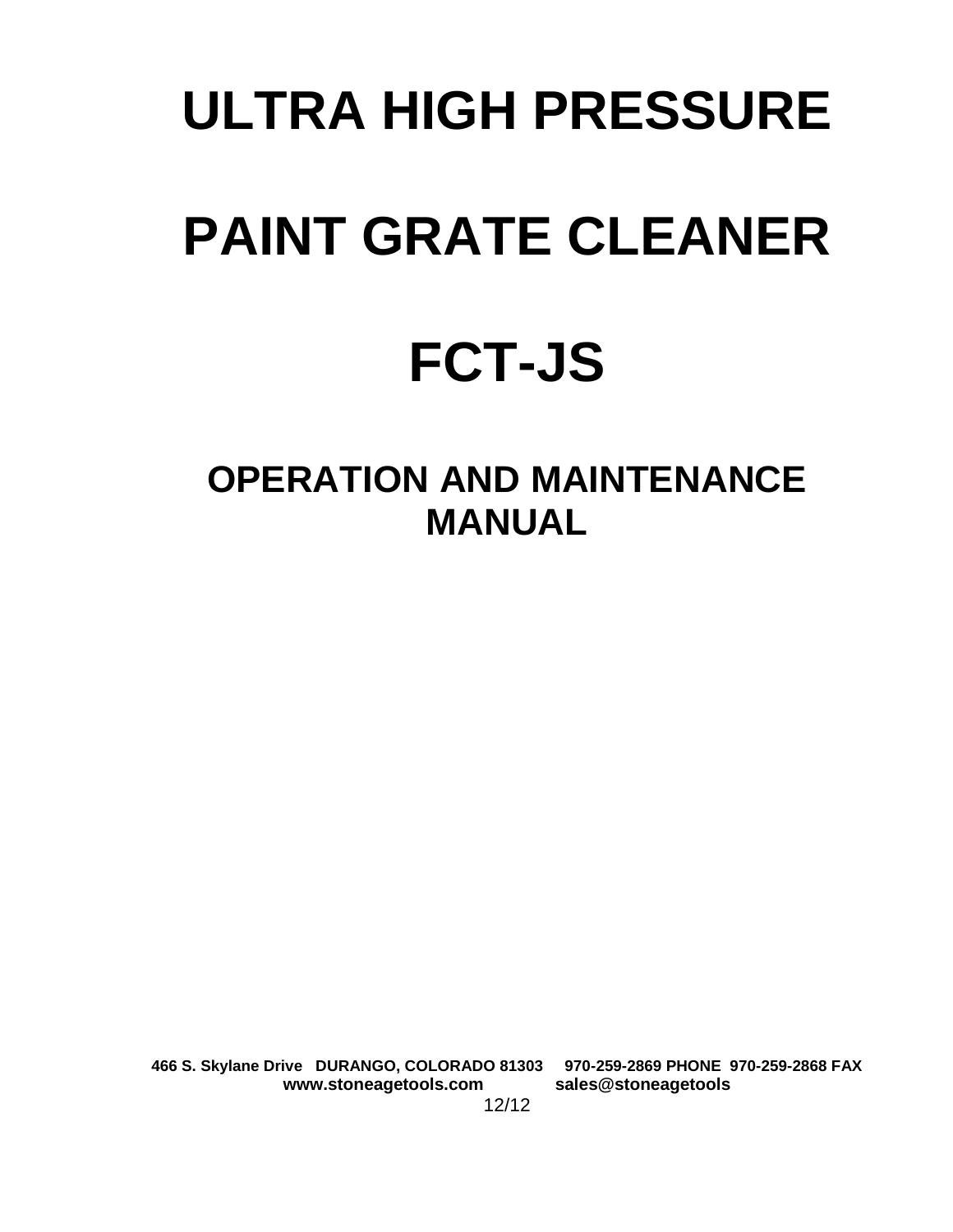# **TABLE OF CONTENTS**

- 1.0 INTRODUCTION
- 2.0 SAFETY WARNING
- 3.0 DESCRIPTION
- 4.0 PARTS LIST
- 5.0 ASSEMBLY DRAWING
- 6.0 WARRANTY
- 7.0 APPENDIX

UH Swivel UH-40

## **1.0 INTRODUCTION**

This manual was prepared to provide the operator with the basic information needed to operate and service this equipment. The operating recommendations in the manual will ensure that you receive satisfactory performance. All operating personnel responsible for the care of this equipment should be familiar with the information in this manual.

If you have any questions or problems with this equipment, please contact the distributor you obtained the product from, or the manufacturer:

#### **StoneAge, Inc.**

466 S. Skylane Drive Durango, CO 81303 970-259-2869 Phone 970-259-2868 Fax www.stoneagetools.com

### **2.0 SAFETY WARNING**

Operations with this equipment can be potentially dangerous if caution is not exercised prior to and during tool use. Please read and follow all of these instructions, in addition to the guidelines in the WJTA Recommended Practices handbook.

- 1.1 Only competent and trained persons should operate this equipment.
- 1.2 Do not exceed the maximum operating pressure specified for any component in a system.
- 1.3 This equipment should always be used with an operator controlled dump mechanism to release the high pressure water.
- 1.4 The immediate work area should be marked off to keep out untrained persons.
- 1.5 All personnel in the area should wear eye and hearing protection, as well as other protective clothing in accordance with specific conditions.
- 1.6 Jet thrust should be less than the weight of the machine. Care must be used in selecting flow rate (Nozzle Size).
- 1.7 Inspect the equipment for visible signs of deterioration, damage, or improper assembly. Do not operate until repaired. Make sure all threaded connections are tight and leak free.
- 1.8 Check to see that all control functions work properly before going to high pressure.
- 1.9 The person operating the equipment should have direct control of the dump system.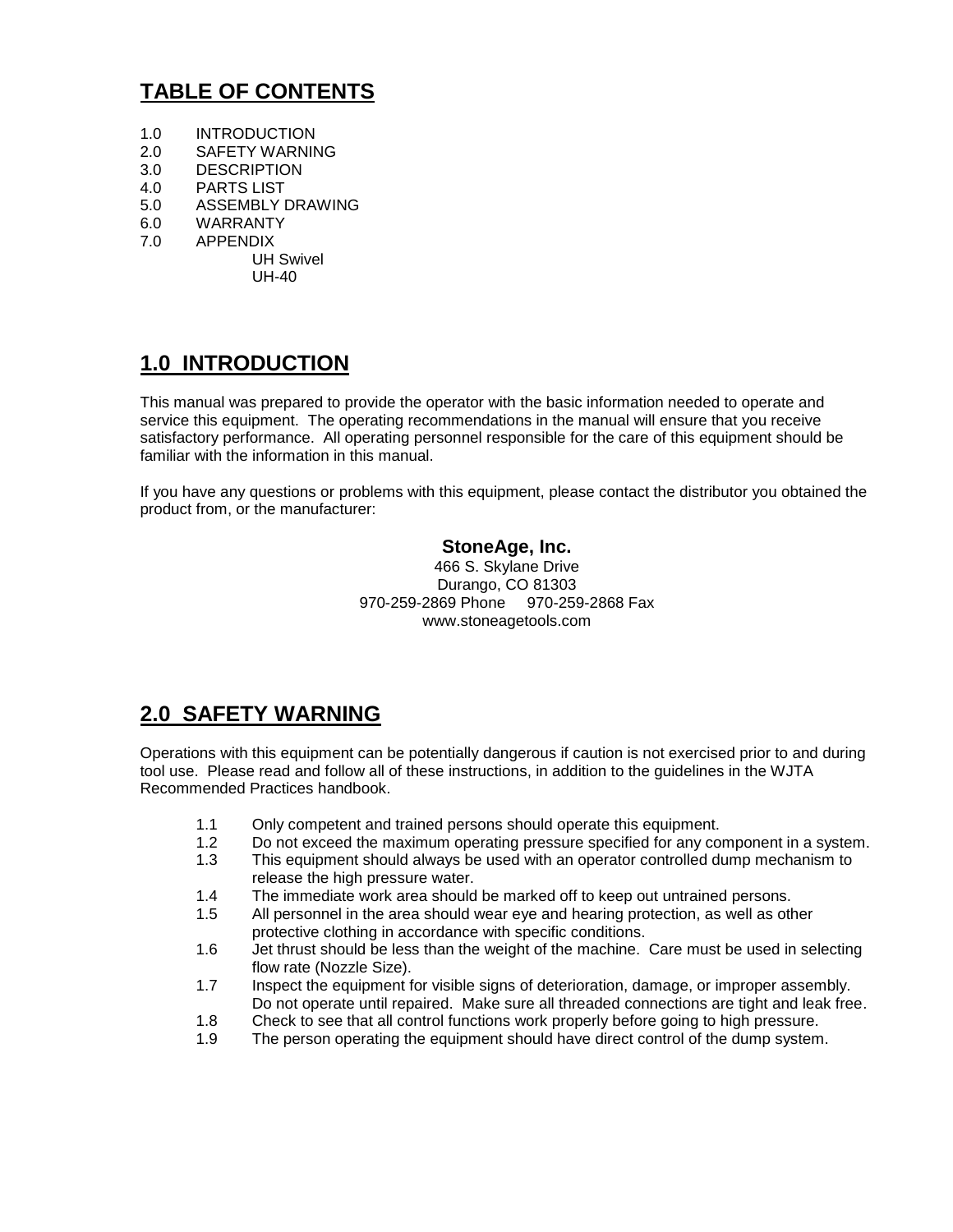# **3.0 DESCRIPTION**

The ultra high pressure **FCT-UH Grate Cleaner** is a three wheeled cleaning machine with air powered rotation of the jets and an overhung dome with height adjustment. The water exits through the nozzles as high velocity jets which are capable of cutting most paint, residues, and chemical deposits. The tool is rated for 10 gpm at operating pressures up to 40,000 psi, but more flow may be used if additional weight is added to the dome area to keep it from becoming tipsy and unstable. **Note: During the first half-hour of use, the rotation speed should not be run at maximum, but should be limited to 300-500 rpm, allowing the swivel seal and shaft to "break-in."**

#### AIR SUPPLY

The air supply should be capable of producing 30 to 40 cfm at 80 psi. The air line from the compressor to the machine should be at least 1/2 inch. To operate the machine at full speeds (rotation and feed) the air supply will need to be 40 cfm. Lower volumes will result in slower maximum speeds.

#### WATER SUPPLY

A 10-micron water filter upstream from the pump is recommended. Flush all hoses before use. Keep the ends covered when not connected.

#### WATER SWIVEL

The UH high pressure water swivel is rated for 40,000 psi maximum operating pressure. When connecting to the 90 degree inlet, make sure that the threaded port is lined up with the cone port of the inlet. The UH has a high pressure seal which should be replaced when it begins to leak continuously at operating pressure. The swivel should be greased after 40 to 80 hours of use. Keep the end nut and all connections tight. Watch for leaks and shut down to repair. Please refer to the appendix for further detailed information on the swivel.

#### NOZZLE HEAD

The bent arm manifold used on this assembly has 6 arms. Depending on the application, it may be better to plug some ports and use fewer larger nozzles (thick, heavy deposits), or to use more, smaller nozzles in all ports (thin coatings, faster traverse rates.) The rotation speed of the head can be controlled by adjusting the needle valve on the exhaust port of the air motor. The standoff distance can be adjusted by using the dome height adjustment.

#### PRESSURE DUMP

The air actuated pressure dump valve is controlled by an air valve mounted on the push handle, and is closed by lifting up on the dump handle bar. The exhausted flow is routed into the dome. This valve is manufactured by Jetstream, of Houston, TX.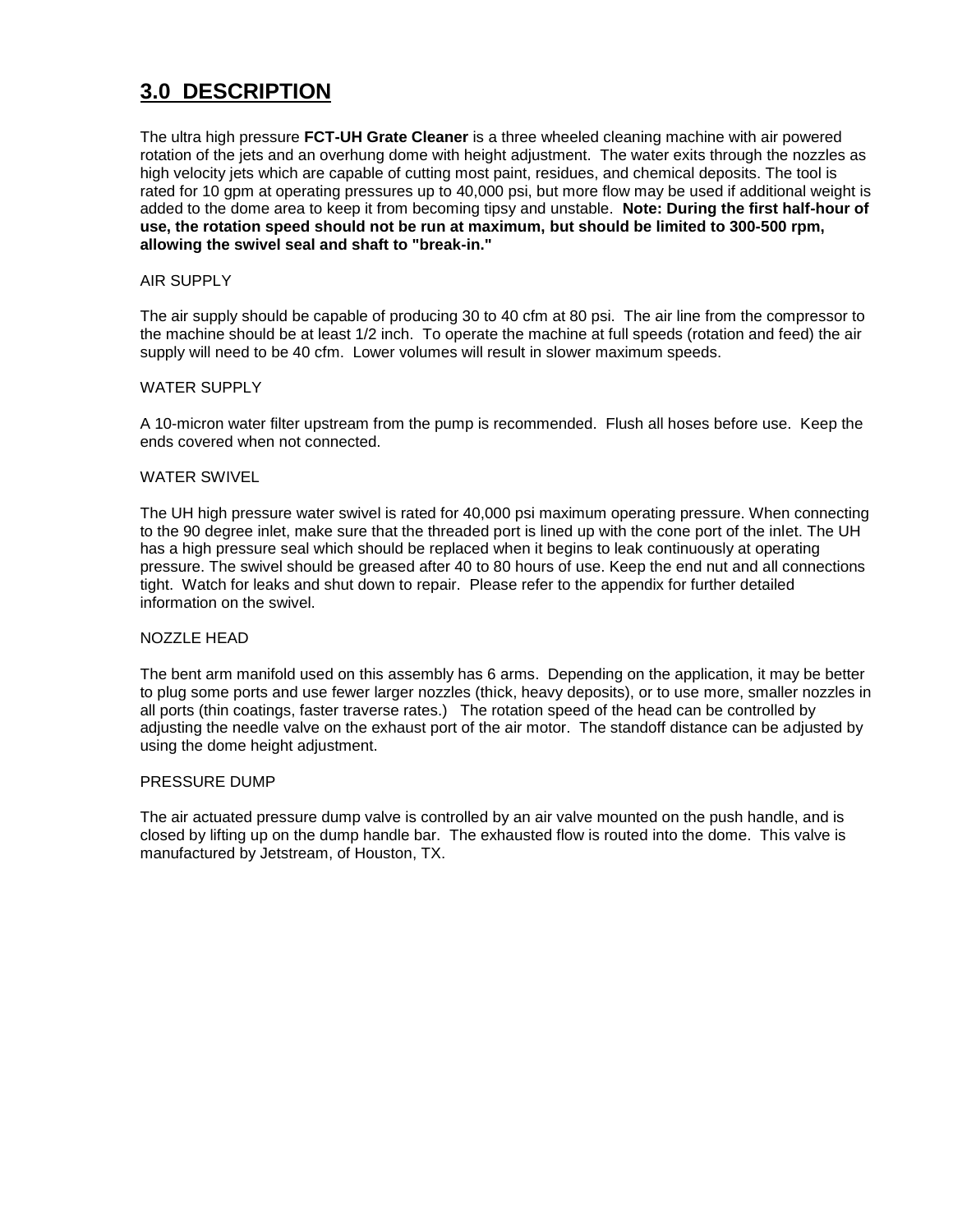# **4.0 PARTS LIST**

| AF 071-H9               | Collar                                          | 1              |
|-------------------------|-------------------------------------------------|----------------|
| AF 072-H9               | Gland, Anti-Vibe                                | 1              |
| BR 011.1                | <b>Lifting Eye</b>                              | 1              |
| BR 157                  | Fitting, P8J8                                   | 1              |
| <b>BRUD 011</b>         | Handle                                          | 1              |
| CB 114                  | Fitting, inlet                                  | 1              |
| <b>CB 116</b>           | Nipple                                          | 1              |
| <b>CST 146</b>          | Fitting, Elbow P6MPL6                           | 1              |
| <b>CST 148</b>          | Dump Tube                                       | 1              |
| DB 026                  | <b>Muffler</b><br>Bolt, Carriage .375-16 x 2.00 | 1<br>1         |
| DB 060                  |                                                 | 1              |
| DB 096<br><b>DB 310</b> | Hose Assembly 40K<br>Dump Handle Weldment       | 1              |
| FC 018                  |                                                 | 1              |
| FC 131-27               | Poly Splash Guard<br>Skirt, Rubber              | 1              |
| FC 221                  | <b>Valve Bracket</b>                            | 1              |
| FC 311.1                | Dump Hose                                       | 1              |
| FC 311.2                | Hose Clamp                                      | 1              |
| FC 313                  | Fitting, Dump Hose                              | 1              |
| FC 325                  | Air Valve                                       | 1              |
| <b>FCT 009</b>          | Hand wheel                                      | 1              |
| <b>FCT 010</b>          | Wheel, Rigid                                    | 2              |
| <b>FCT 011</b>          | Wheel, Swivel                                   | 1              |
| <b>FCT 210</b>          | <b>Height Screw</b>                             | 1              |
| <b>FCT 260</b>          | Hose Clamp Kit                                  | 1              |
| <b>FCT 400</b>          | Push Handle                                     | 1              |
| <b>FCT 420</b>          | Axle Weldment                                   | 1              |
| <b>FCT 425-JS</b>       | Dump Valve Assy 40K                             | 1              |
| DB 025                  | Dump Valve (Jetstream 53620X)                   | 1              |
| DB 026                  | Muffler, P2                                     | 1              |
| FCT 148                 | Fitting, Elbow P12MJ16M                         | 1              |
| <b>FCT 149</b>          | Fitting, Elbow Swivel P4MPL6                    | 1              |
| <b>FCT 426</b>          | Pedestal                                        | 1              |
| GB 525-14               | Bolt, Hex .250-20 x 3.50                        | 4              |
| FCT 430-19              | Dome                                            | 1              |
| <b>FCT 435</b>          | Chassis                                         | 1              |
| <b>FCT 440</b>          | Manifold Assy 40K                               | 1              |
| AF 071-H9               | Collar                                          | 6              |
| AF 072-H9               | Gland, Anti-Vibe                                | 6              |
| <b>FCT 444</b>          | Plate, Support 6 Arm                            | 1              |
| FCT 569-H9S6-17.4-90    | Arm                                             | 6              |
| GB 531-10               | Bolt, Hex .312-18 x 2.50                        | 12             |
| GB 531-11               | Bolt, Hex .312-18 x 2.75                        | 4              |
| GH 113<br>GN 531-L      | Setscrew, Brass Tip<br>Nylok Nut, .312-18       | 1              |
| SA 103-H9H9-6           | Head                                            | 20<br>1        |
| UH 147-H9               | Arm Clamp                                       | 6              |
| <b>FCT 438</b>          | <b>Fitting Weldment</b>                         | 1              |
| GP 053                  | Air Hose, Supply                                | 1              |
| GP 053                  | Air Hose, Valve                                 | 1              |
| GP 053                  | Air Hose, Motor                                 | 1              |
| GP 057                  | Lubricator                                      | 1              |
| <b>HRS 540</b>          | <b>Ball Valve Assy</b>                          | 1              |
| <b>HRS 552</b>          | Fitting, Elbow P4J8                             | $\overline{c}$ |
| <b>HRS 573</b>          | Fitting, Elbow P8J8                             | 1              |
| UH-40-H9H9-90           | Air Belt Drive assembly                         | 1 (see $L$     |

mbly 1 (see UH-40 manual for parts breakdown)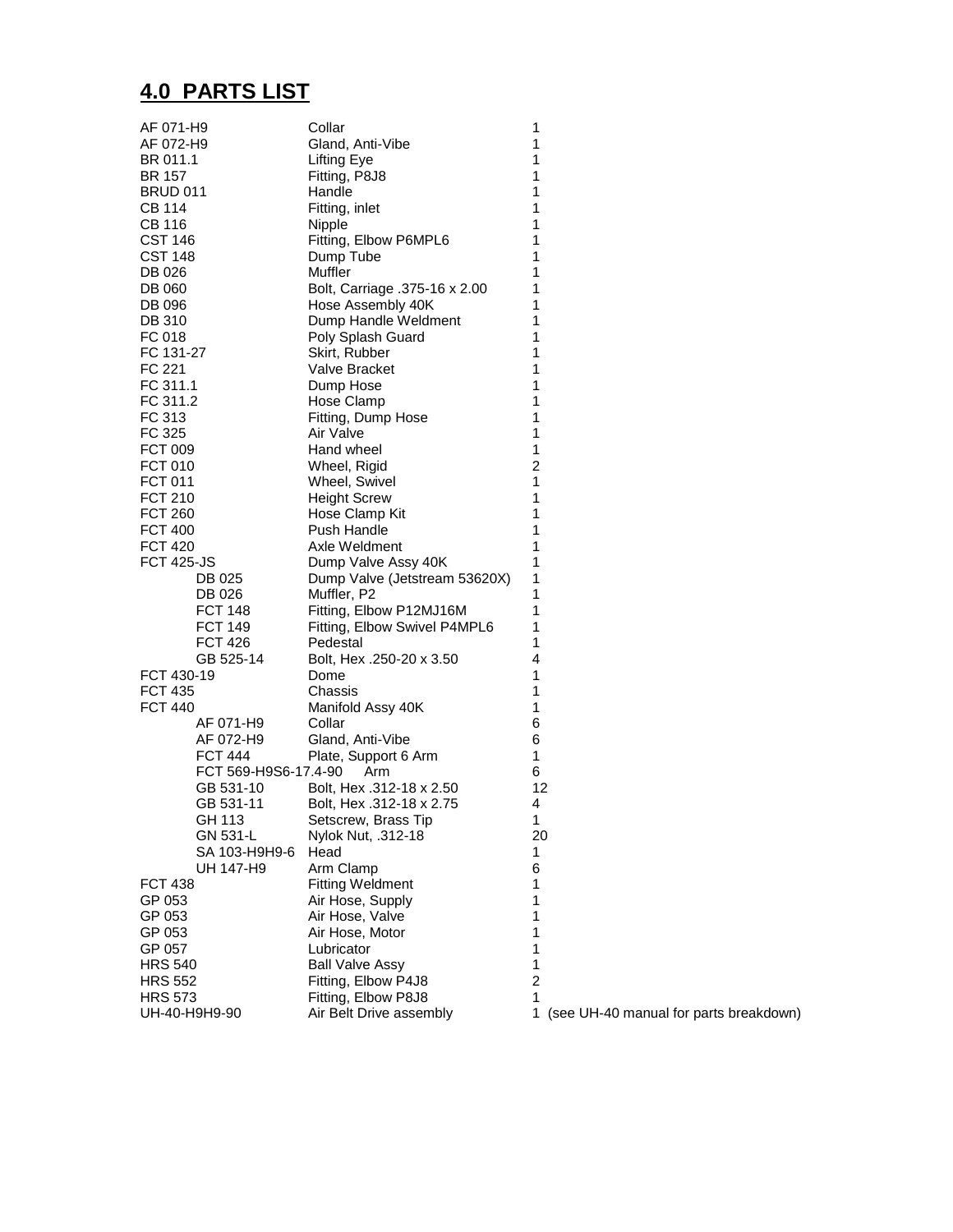#### 5.0 FCT-UH-JS TRI-WHEEL GRATE CLEANER, 40K